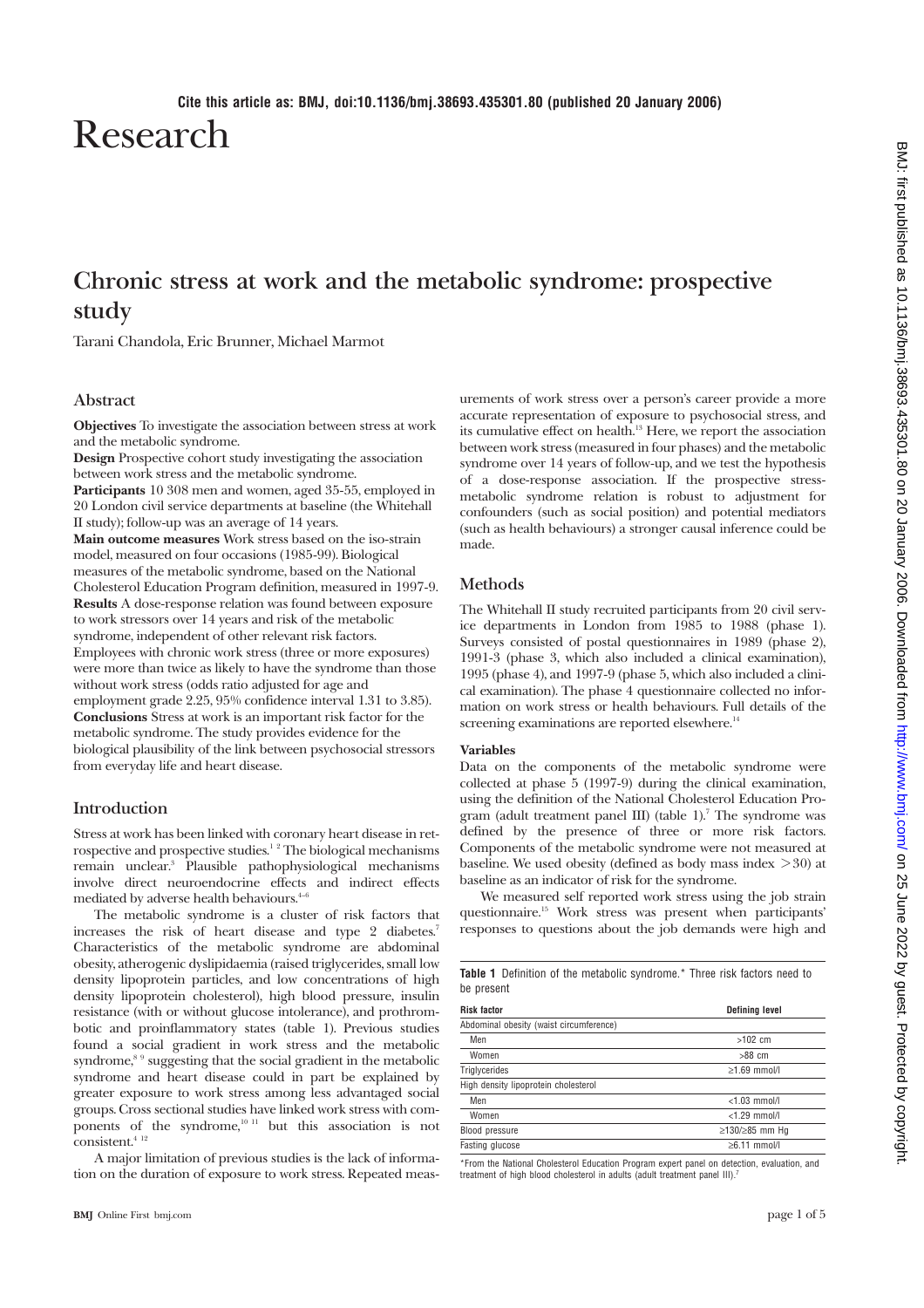**Table 2** Risk factors for having the metabolic syndrome by explanatory variables. Bivariate logistic regression models: complete case analysis

| No of cases/total<br>Odds ratios (95% CI)<br>No of cases/total<br>Odds ratios (95% CI)<br>425/4583<br>172/1869<br>< 0.01<br>Age group, phase 1:<br>$35 - 39$<br>1.00<br>1.00<br>122/1351<br>36/490<br>$40 - 44$<br>118/1250<br>1.05 (0.81 to 1.37)<br>0.78 (0.47 to 1.31)<br>28/479<br>$45 - 49$<br>88/878<br>1.12 (0.84 to 1.50)<br>42/400<br>1.48 (0.93 to 2.36)<br>0.97 (0.73 to 1.28)<br>1.92 (1.25 to 2.94)<br>$\geq 50$<br>97/1104<br>66/500<br>$\geq P$ for linear trend<br>0.96<br>< 0.01<br>425/4583<br>172/1869<br>0.42<br>Employment grade, phase 1:<br>1.00<br>160/1909<br>1.00<br>13/280<br>High<br>Intermediate<br>222/2383<br>1.12 (0.91 to 1.39)<br>62/821<br>1.67 (0.91 to 3.09)<br>43/291<br>1.90 (1.32 to 2.72)<br>97/768<br>2.96 (1.63 to 5.37)<br>Low<br>P for linear trend<br>0.01<br>< 0.01<br>216/2433<br>64/813<br>0.46<br>Work stress, over 4 phases:<br>146/1777<br>1.00<br>42/616<br>1.00<br>No exposures<br>43/449<br>1.18 (0.83 to 1.69)<br>11/131<br>1.25 (0.63 to 2.50)<br>1 exposure<br>1.52 (0.87 to 2.68)<br>6/48<br>1.95 (0.78 to 4.85)<br>2 exposures<br>15/125<br>12/82<br>5/18<br>5.26 (1.79 to 15.44)<br>1.91 (1.01 to 3.61)<br>$\geq$ 3 exposures<br>0.02<br>P for linear trend<br>< 0.01<br>140/1538<br>0.75<br>No fruit and veg, over 4 phases:<br>345/3854<br>109/1396<br>1.00<br>63/716<br>1.00<br>No exposures<br>69/803<br>1.11 (0.81 to 1.52)<br>24/302<br>0.89 (0.55 to 1.46)<br>1 exposure<br>16/222<br>2 exposures<br>50/596<br>1.08<br>$(0.76 \text{ to } 1.53)$<br>0.81 (0.46 to 1.42)<br>117/1059<br>1.47 (1.11 to 1.93)<br>37/298<br>1.47 (0.96 to 2.26)<br>$\geq$ 3 exposures<br>P for linear trend<br>0.01<br>< 0.01<br>341/3839<br>0.02<br>140/1527<br>Heavy drinker, over 4 phases:<br>231/2940<br>1.00<br>132/1357<br>1.00<br>No exposures<br>3/109<br>1 exposure<br>44/410<br>1.41 (1.00 to 1.98)<br>0.26 (0.08 to 0.84)<br>19/194<br>1.27 (0.78 to 2.08)<br>1/30<br>0.32 (0.04 to 2.37)<br>2 exposures<br>47/295<br>2.22 (1.58 to 3.12)<br>4/31<br>1.37 (0.47 to 3.99)<br>$\geq$ 3 exposures<br>P for linear trend<br>< 0.01<br>0.26<br>Current smoker, over 4 phases:<br>354/3925<br>146/1580<br>1.00<br>286/3366<br>1.00<br>112/1294<br>1.00<br>No exposures<br>1.45 (0.82 to 2.57)<br>1 exposure<br>14/118<br>6/51<br>1.41 (0.59 to 3.37)<br>10/83<br>1.48 (0.75 to 2.89)<br>4/35<br>1.36 (0.47 to 3.93)<br>2 exposures<br>44/358<br>24/200<br>$\geq$ 3 exposures<br>1.51 (1.08 to 2.12)<br>1.44 (0.90. 2.30)<br>P for linear trend<br>0.01<br>< 0.01<br>281/3313<br>99/1201<br>0.18<br>No exercise, over 4 phases:<br>7/90<br>45/796<br>1.00<br>1.00<br>No exposures | <b>Explanatory variables</b> |        | Men                               |       | Women               |                  |
|----------------------------------------------------------------------------------------------------------------------------------------------------------------------------------------------------------------------------------------------------------------------------------------------------------------------------------------------------------------------------------------------------------------------------------------------------------------------------------------------------------------------------------------------------------------------------------------------------------------------------------------------------------------------------------------------------------------------------------------------------------------------------------------------------------------------------------------------------------------------------------------------------------------------------------------------------------------------------------------------------------------------------------------------------------------------------------------------------------------------------------------------------------------------------------------------------------------------------------------------------------------------------------------------------------------------------------------------------------------------------------------------------------------------------------------------------------------------------------------------------------------------------------------------------------------------------------------------------------------------------------------------------------------------------------------------------------------------------------------------------------------------------------------------------------------------------------------------------------------------------------------------------------------------------------------------------------------------------------------------------------------------------------------------------------------------------------------------------------------------------------------------------------------------------------------------------------------------------------------------------------------------------------------------------------------------------------------------------------------------------------------------------------------------------------------------------------------------------------------------------------------------------------------------------------------------------------------------------------------------------------------|------------------------------|--------|-----------------------------------|-------|---------------------|------------------|
|                                                                                                                                                                                                                                                                                                                                                                                                                                                                                                                                                                                                                                                                                                                                                                                                                                                                                                                                                                                                                                                                                                                                                                                                                                                                                                                                                                                                                                                                                                                                                                                                                                                                                                                                                                                                                                                                                                                                                                                                                                                                                                                                                                                                                                                                                                                                                                                                                                                                                                                                                                                                                                        |                              |        |                                   |       |                     | Sex interaction* |
|                                                                                                                                                                                                                                                                                                                                                                                                                                                                                                                                                                                                                                                                                                                                                                                                                                                                                                                                                                                                                                                                                                                                                                                                                                                                                                                                                                                                                                                                                                                                                                                                                                                                                                                                                                                                                                                                                                                                                                                                                                                                                                                                                                                                                                                                                                                                                                                                                                                                                                                                                                                                                                        |                              |        |                                   |       |                     |                  |
|                                                                                                                                                                                                                                                                                                                                                                                                                                                                                                                                                                                                                                                                                                                                                                                                                                                                                                                                                                                                                                                                                                                                                                                                                                                                                                                                                                                                                                                                                                                                                                                                                                                                                                                                                                                                                                                                                                                                                                                                                                                                                                                                                                                                                                                                                                                                                                                                                                                                                                                                                                                                                                        |                              |        |                                   |       |                     |                  |
|                                                                                                                                                                                                                                                                                                                                                                                                                                                                                                                                                                                                                                                                                                                                                                                                                                                                                                                                                                                                                                                                                                                                                                                                                                                                                                                                                                                                                                                                                                                                                                                                                                                                                                                                                                                                                                                                                                                                                                                                                                                                                                                                                                                                                                                                                                                                                                                                                                                                                                                                                                                                                                        |                              |        |                                   |       |                     |                  |
|                                                                                                                                                                                                                                                                                                                                                                                                                                                                                                                                                                                                                                                                                                                                                                                                                                                                                                                                                                                                                                                                                                                                                                                                                                                                                                                                                                                                                                                                                                                                                                                                                                                                                                                                                                                                                                                                                                                                                                                                                                                                                                                                                                                                                                                                                                                                                                                                                                                                                                                                                                                                                                        |                              |        |                                   |       |                     |                  |
|                                                                                                                                                                                                                                                                                                                                                                                                                                                                                                                                                                                                                                                                                                                                                                                                                                                                                                                                                                                                                                                                                                                                                                                                                                                                                                                                                                                                                                                                                                                                                                                                                                                                                                                                                                                                                                                                                                                                                                                                                                                                                                                                                                                                                                                                                                                                                                                                                                                                                                                                                                                                                                        |                              |        |                                   |       |                     |                  |
|                                                                                                                                                                                                                                                                                                                                                                                                                                                                                                                                                                                                                                                                                                                                                                                                                                                                                                                                                                                                                                                                                                                                                                                                                                                                                                                                                                                                                                                                                                                                                                                                                                                                                                                                                                                                                                                                                                                                                                                                                                                                                                                                                                                                                                                                                                                                                                                                                                                                                                                                                                                                                                        |                              |        |                                   |       |                     |                  |
|                                                                                                                                                                                                                                                                                                                                                                                                                                                                                                                                                                                                                                                                                                                                                                                                                                                                                                                                                                                                                                                                                                                                                                                                                                                                                                                                                                                                                                                                                                                                                                                                                                                                                                                                                                                                                                                                                                                                                                                                                                                                                                                                                                                                                                                                                                                                                                                                                                                                                                                                                                                                                                        |                              |        |                                   |       |                     |                  |
|                                                                                                                                                                                                                                                                                                                                                                                                                                                                                                                                                                                                                                                                                                                                                                                                                                                                                                                                                                                                                                                                                                                                                                                                                                                                                                                                                                                                                                                                                                                                                                                                                                                                                                                                                                                                                                                                                                                                                                                                                                                                                                                                                                                                                                                                                                                                                                                                                                                                                                                                                                                                                                        |                              |        |                                   |       |                     |                  |
|                                                                                                                                                                                                                                                                                                                                                                                                                                                                                                                                                                                                                                                                                                                                                                                                                                                                                                                                                                                                                                                                                                                                                                                                                                                                                                                                                                                                                                                                                                                                                                                                                                                                                                                                                                                                                                                                                                                                                                                                                                                                                                                                                                                                                                                                                                                                                                                                                                                                                                                                                                                                                                        |                              |        |                                   |       |                     |                  |
|                                                                                                                                                                                                                                                                                                                                                                                                                                                                                                                                                                                                                                                                                                                                                                                                                                                                                                                                                                                                                                                                                                                                                                                                                                                                                                                                                                                                                                                                                                                                                                                                                                                                                                                                                                                                                                                                                                                                                                                                                                                                                                                                                                                                                                                                                                                                                                                                                                                                                                                                                                                                                                        |                              |        |                                   |       |                     |                  |
|                                                                                                                                                                                                                                                                                                                                                                                                                                                                                                                                                                                                                                                                                                                                                                                                                                                                                                                                                                                                                                                                                                                                                                                                                                                                                                                                                                                                                                                                                                                                                                                                                                                                                                                                                                                                                                                                                                                                                                                                                                                                                                                                                                                                                                                                                                                                                                                                                                                                                                                                                                                                                                        |                              |        |                                   |       |                     |                  |
|                                                                                                                                                                                                                                                                                                                                                                                                                                                                                                                                                                                                                                                                                                                                                                                                                                                                                                                                                                                                                                                                                                                                                                                                                                                                                                                                                                                                                                                                                                                                                                                                                                                                                                                                                                                                                                                                                                                                                                                                                                                                                                                                                                                                                                                                                                                                                                                                                                                                                                                                                                                                                                        |                              |        |                                   |       |                     |                  |
|                                                                                                                                                                                                                                                                                                                                                                                                                                                                                                                                                                                                                                                                                                                                                                                                                                                                                                                                                                                                                                                                                                                                                                                                                                                                                                                                                                                                                                                                                                                                                                                                                                                                                                                                                                                                                                                                                                                                                                                                                                                                                                                                                                                                                                                                                                                                                                                                                                                                                                                                                                                                                                        |                              |        |                                   |       |                     |                  |
|                                                                                                                                                                                                                                                                                                                                                                                                                                                                                                                                                                                                                                                                                                                                                                                                                                                                                                                                                                                                                                                                                                                                                                                                                                                                                                                                                                                                                                                                                                                                                                                                                                                                                                                                                                                                                                                                                                                                                                                                                                                                                                                                                                                                                                                                                                                                                                                                                                                                                                                                                                                                                                        |                              |        |                                   |       |                     |                  |
|                                                                                                                                                                                                                                                                                                                                                                                                                                                                                                                                                                                                                                                                                                                                                                                                                                                                                                                                                                                                                                                                                                                                                                                                                                                                                                                                                                                                                                                                                                                                                                                                                                                                                                                                                                                                                                                                                                                                                                                                                                                                                                                                                                                                                                                                                                                                                                                                                                                                                                                                                                                                                                        |                              |        |                                   |       |                     |                  |
|                                                                                                                                                                                                                                                                                                                                                                                                                                                                                                                                                                                                                                                                                                                                                                                                                                                                                                                                                                                                                                                                                                                                                                                                                                                                                                                                                                                                                                                                                                                                                                                                                                                                                                                                                                                                                                                                                                                                                                                                                                                                                                                                                                                                                                                                                                                                                                                                                                                                                                                                                                                                                                        |                              |        |                                   |       |                     |                  |
|                                                                                                                                                                                                                                                                                                                                                                                                                                                                                                                                                                                                                                                                                                                                                                                                                                                                                                                                                                                                                                                                                                                                                                                                                                                                                                                                                                                                                                                                                                                                                                                                                                                                                                                                                                                                                                                                                                                                                                                                                                                                                                                                                                                                                                                                                                                                                                                                                                                                                                                                                                                                                                        |                              |        |                                   |       |                     |                  |
|                                                                                                                                                                                                                                                                                                                                                                                                                                                                                                                                                                                                                                                                                                                                                                                                                                                                                                                                                                                                                                                                                                                                                                                                                                                                                                                                                                                                                                                                                                                                                                                                                                                                                                                                                                                                                                                                                                                                                                                                                                                                                                                                                                                                                                                                                                                                                                                                                                                                                                                                                                                                                                        |                              |        |                                   |       |                     |                  |
|                                                                                                                                                                                                                                                                                                                                                                                                                                                                                                                                                                                                                                                                                                                                                                                                                                                                                                                                                                                                                                                                                                                                                                                                                                                                                                                                                                                                                                                                                                                                                                                                                                                                                                                                                                                                                                                                                                                                                                                                                                                                                                                                                                                                                                                                                                                                                                                                                                                                                                                                                                                                                                        |                              |        |                                   |       |                     |                  |
|                                                                                                                                                                                                                                                                                                                                                                                                                                                                                                                                                                                                                                                                                                                                                                                                                                                                                                                                                                                                                                                                                                                                                                                                                                                                                                                                                                                                                                                                                                                                                                                                                                                                                                                                                                                                                                                                                                                                                                                                                                                                                                                                                                                                                                                                                                                                                                                                                                                                                                                                                                                                                                        |                              |        |                                   |       |                     |                  |
|                                                                                                                                                                                                                                                                                                                                                                                                                                                                                                                                                                                                                                                                                                                                                                                                                                                                                                                                                                                                                                                                                                                                                                                                                                                                                                                                                                                                                                                                                                                                                                                                                                                                                                                                                                                                                                                                                                                                                                                                                                                                                                                                                                                                                                                                                                                                                                                                                                                                                                                                                                                                                                        |                              |        |                                   |       |                     |                  |
|                                                                                                                                                                                                                                                                                                                                                                                                                                                                                                                                                                                                                                                                                                                                                                                                                                                                                                                                                                                                                                                                                                                                                                                                                                                                                                                                                                                                                                                                                                                                                                                                                                                                                                                                                                                                                                                                                                                                                                                                                                                                                                                                                                                                                                                                                                                                                                                                                                                                                                                                                                                                                                        |                              |        |                                   |       |                     |                  |
|                                                                                                                                                                                                                                                                                                                                                                                                                                                                                                                                                                                                                                                                                                                                                                                                                                                                                                                                                                                                                                                                                                                                                                                                                                                                                                                                                                                                                                                                                                                                                                                                                                                                                                                                                                                                                                                                                                                                                                                                                                                                                                                                                                                                                                                                                                                                                                                                                                                                                                                                                                                                                                        |                              |        |                                   |       |                     |                  |
|                                                                                                                                                                                                                                                                                                                                                                                                                                                                                                                                                                                                                                                                                                                                                                                                                                                                                                                                                                                                                                                                                                                                                                                                                                                                                                                                                                                                                                                                                                                                                                                                                                                                                                                                                                                                                                                                                                                                                                                                                                                                                                                                                                                                                                                                                                                                                                                                                                                                                                                                                                                                                                        |                              |        |                                   |       |                     |                  |
|                                                                                                                                                                                                                                                                                                                                                                                                                                                                                                                                                                                                                                                                                                                                                                                                                                                                                                                                                                                                                                                                                                                                                                                                                                                                                                                                                                                                                                                                                                                                                                                                                                                                                                                                                                                                                                                                                                                                                                                                                                                                                                                                                                                                                                                                                                                                                                                                                                                                                                                                                                                                                                        |                              |        |                                   |       |                     |                  |
|                                                                                                                                                                                                                                                                                                                                                                                                                                                                                                                                                                                                                                                                                                                                                                                                                                                                                                                                                                                                                                                                                                                                                                                                                                                                                                                                                                                                                                                                                                                                                                                                                                                                                                                                                                                                                                                                                                                                                                                                                                                                                                                                                                                                                                                                                                                                                                                                                                                                                                                                                                                                                                        |                              |        |                                   |       |                     |                  |
|                                                                                                                                                                                                                                                                                                                                                                                                                                                                                                                                                                                                                                                                                                                                                                                                                                                                                                                                                                                                                                                                                                                                                                                                                                                                                                                                                                                                                                                                                                                                                                                                                                                                                                                                                                                                                                                                                                                                                                                                                                                                                                                                                                                                                                                                                                                                                                                                                                                                                                                                                                                                                                        |                              |        |                                   |       |                     |                  |
|                                                                                                                                                                                                                                                                                                                                                                                                                                                                                                                                                                                                                                                                                                                                                                                                                                                                                                                                                                                                                                                                                                                                                                                                                                                                                                                                                                                                                                                                                                                                                                                                                                                                                                                                                                                                                                                                                                                                                                                                                                                                                                                                                                                                                                                                                                                                                                                                                                                                                                                                                                                                                                        |                              |        |                                   |       |                     |                  |
|                                                                                                                                                                                                                                                                                                                                                                                                                                                                                                                                                                                                                                                                                                                                                                                                                                                                                                                                                                                                                                                                                                                                                                                                                                                                                                                                                                                                                                                                                                                                                                                                                                                                                                                                                                                                                                                                                                                                                                                                                                                                                                                                                                                                                                                                                                                                                                                                                                                                                                                                                                                                                                        |                              |        |                                   |       |                     |                  |
|                                                                                                                                                                                                                                                                                                                                                                                                                                                                                                                                                                                                                                                                                                                                                                                                                                                                                                                                                                                                                                                                                                                                                                                                                                                                                                                                                                                                                                                                                                                                                                                                                                                                                                                                                                                                                                                                                                                                                                                                                                                                                                                                                                                                                                                                                                                                                                                                                                                                                                                                                                                                                                        |                              |        |                                   |       |                     |                  |
|                                                                                                                                                                                                                                                                                                                                                                                                                                                                                                                                                                                                                                                                                                                                                                                                                                                                                                                                                                                                                                                                                                                                                                                                                                                                                                                                                                                                                                                                                                                                                                                                                                                                                                                                                                                                                                                                                                                                                                                                                                                                                                                                                                                                                                                                                                                                                                                                                                                                                                                                                                                                                                        |                              |        |                                   |       |                     |                  |
|                                                                                                                                                                                                                                                                                                                                                                                                                                                                                                                                                                                                                                                                                                                                                                                                                                                                                                                                                                                                                                                                                                                                                                                                                                                                                                                                                                                                                                                                                                                                                                                                                                                                                                                                                                                                                                                                                                                                                                                                                                                                                                                                                                                                                                                                                                                                                                                                                                                                                                                                                                                                                                        |                              |        |                                   |       |                     |                  |
|                                                                                                                                                                                                                                                                                                                                                                                                                                                                                                                                                                                                                                                                                                                                                                                                                                                                                                                                                                                                                                                                                                                                                                                                                                                                                                                                                                                                                                                                                                                                                                                                                                                                                                                                                                                                                                                                                                                                                                                                                                                                                                                                                                                                                                                                                                                                                                                                                                                                                                                                                                                                                                        |                              |        |                                   |       |                     |                  |
|                                                                                                                                                                                                                                                                                                                                                                                                                                                                                                                                                                                                                                                                                                                                                                                                                                                                                                                                                                                                                                                                                                                                                                                                                                                                                                                                                                                                                                                                                                                                                                                                                                                                                                                                                                                                                                                                                                                                                                                                                                                                                                                                                                                                                                                                                                                                                                                                                                                                                                                                                                                                                                        |                              |        |                                   |       |                     |                  |
|                                                                                                                                                                                                                                                                                                                                                                                                                                                                                                                                                                                                                                                                                                                                                                                                                                                                                                                                                                                                                                                                                                                                                                                                                                                                                                                                                                                                                                                                                                                                                                                                                                                                                                                                                                                                                                                                                                                                                                                                                                                                                                                                                                                                                                                                                                                                                                                                                                                                                                                                                                                                                                        |                              |        |                                   |       |                     |                  |
|                                                                                                                                                                                                                                                                                                                                                                                                                                                                                                                                                                                                                                                                                                                                                                                                                                                                                                                                                                                                                                                                                                                                                                                                                                                                                                                                                                                                                                                                                                                                                                                                                                                                                                                                                                                                                                                                                                                                                                                                                                                                                                                                                                                                                                                                                                                                                                                                                                                                                                                                                                                                                                        |                              |        |                                   |       |                     |                  |
|                                                                                                                                                                                                                                                                                                                                                                                                                                                                                                                                                                                                                                                                                                                                                                                                                                                                                                                                                                                                                                                                                                                                                                                                                                                                                                                                                                                                                                                                                                                                                                                                                                                                                                                                                                                                                                                                                                                                                                                                                                                                                                                                                                                                                                                                                                                                                                                                                                                                                                                                                                                                                                        |                              |        |                                   |       |                     |                  |
|                                                                                                                                                                                                                                                                                                                                                                                                                                                                                                                                                                                                                                                                                                                                                                                                                                                                                                                                                                                                                                                                                                                                                                                                                                                                                                                                                                                                                                                                                                                                                                                                                                                                                                                                                                                                                                                                                                                                                                                                                                                                                                                                                                                                                                                                                                                                                                                                                                                                                                                                                                                                                                        | 1 exposure                   | 59/641 | 1.69<br>$(1.13 \text{ to } 2.53)$ | 6/133 | 0.56 (0.18 to 1.73) |                  |
| 2 exposures<br>44/562<br>1.42 (0.92 to 2.18)<br>7/159<br>$0.55$ $(0.19 \text{ to } 1.61)$                                                                                                                                                                                                                                                                                                                                                                                                                                                                                                                                                                                                                                                                                                                                                                                                                                                                                                                                                                                                                                                                                                                                                                                                                                                                                                                                                                                                                                                                                                                                                                                                                                                                                                                                                                                                                                                                                                                                                                                                                                                                                                                                                                                                                                                                                                                                                                                                                                                                                                                                              |                              |        |                                   |       |                     |                  |
| 133/1314<br>1.88 (1.32 to 2.67)<br>79/819<br>1.27 (0.57 to 2.83)<br>$\geq$ 3 exposures                                                                                                                                                                                                                                                                                                                                                                                                                                                                                                                                                                                                                                                                                                                                                                                                                                                                                                                                                                                                                                                                                                                                                                                                                                                                                                                                                                                                                                                                                                                                                                                                                                                                                                                                                                                                                                                                                                                                                                                                                                                                                                                                                                                                                                                                                                                                                                                                                                                                                                                                                 |                              |        |                                   |       |                     |                  |
| P for linear trend<br>< 0.01<br>< 0.01                                                                                                                                                                                                                                                                                                                                                                                                                                                                                                                                                                                                                                                                                                                                                                                                                                                                                                                                                                                                                                                                                                                                                                                                                                                                                                                                                                                                                                                                                                                                                                                                                                                                                                                                                                                                                                                                                                                                                                                                                                                                                                                                                                                                                                                                                                                                                                                                                                                                                                                                                                                                 |                              |        |                                   |       |                     |                  |
| 425/4583<br>172/1869<br>0.52<br>Obese, phase 1:                                                                                                                                                                                                                                                                                                                                                                                                                                                                                                                                                                                                                                                                                                                                                                                                                                                                                                                                                                                                                                                                                                                                                                                                                                                                                                                                                                                                                                                                                                                                                                                                                                                                                                                                                                                                                                                                                                                                                                                                                                                                                                                                                                                                                                                                                                                                                                                                                                                                                                                                                                                        |                              |        |                                   |       |                     |                  |
| 357/4399<br>1.00<br>114/1707<br>1.00<br>No                                                                                                                                                                                                                                                                                                                                                                                                                                                                                                                                                                                                                                                                                                                                                                                                                                                                                                                                                                                                                                                                                                                                                                                                                                                                                                                                                                                                                                                                                                                                                                                                                                                                                                                                                                                                                                                                                                                                                                                                                                                                                                                                                                                                                                                                                                                                                                                                                                                                                                                                                                                             |                              |        |                                   |       |                     |                  |
| 68/184<br>6.64 (4.83 to 9.12)<br>58/162<br>7.79 (5.36 to 11.32)<br>Yes                                                                                                                                                                                                                                                                                                                                                                                                                                                                                                                                                                                                                                                                                                                                                                                                                                                                                                                                                                                                                                                                                                                                                                                                                                                                                                                                                                                                                                                                                                                                                                                                                                                                                                                                                                                                                                                                                                                                                                                                                                                                                                                                                                                                                                                                                                                                                                                                                                                                                                                                                                 |                              |        |                                   |       |                     |                  |
| < 0.01<br>< 0.01<br>P for linear trend                                                                                                                                                                                                                                                                                                                                                                                                                                                                                                                                                                                                                                                                                                                                                                                                                                                                                                                                                                                                                                                                                                                                                                                                                                                                                                                                                                                                                                                                                                                                                                                                                                                                                                                                                                                                                                                                                                                                                                                                                                                                                                                                                                                                                                                                                                                                                                                                                                                                                                                                                                                                 |                              |        |                                   |       |                     |                  |

\*Probability that the interaction of sex with the explanatory variable reduces the deviance.

those to questions about decision latitude (job control) were low (defined as above or below the median score for the measures of "job demands" and "job decision latitude"). The iso-strain model is one of several variants of this concept of work stress; this model hypothesises that socially isolated (that is, no supportive coworkers or supervisors) high job strain carries the highest risk for heart disease. Iso-strain is a parsimonious instrument for measuring and analysing workplace conditions.16 We defined participants in the lowest third of work social support who reported job strain (high job demands and low job control) as having work stress<sup>17</sup> and measured the accumulation of exposure to work stress over the four measurement periods (phases 1, 2, 3, and 5) by adding together the number of times the participant was exposed to iso-strain. We defined chronic work stress as experiencing iso-strain three or more times  $($  >75% of the time) over the 14 year study period. Participants who lacked work

stress data at any of the phases of data collection were given a missing value.

We measured social position using the relative index of inequality, based on employment grade at baseline. Values of 0 and 1 correspond to subjects who are at the top and bottom of the socioeconomic hierarchy. The health behaviours (all self reported) analysed were: current smoking, no daily fruit and vegetable consumption, heavy alcohol consumption (men > 4 units/day, women  $>3$  units/day), and no exercise. We summed exposure to these health damaging behaviours over the four measurement periods (phases 1, 2, 3, and 5) and assigned a missing value to participants who lacked data on a specific health behaviour at any of the time periods.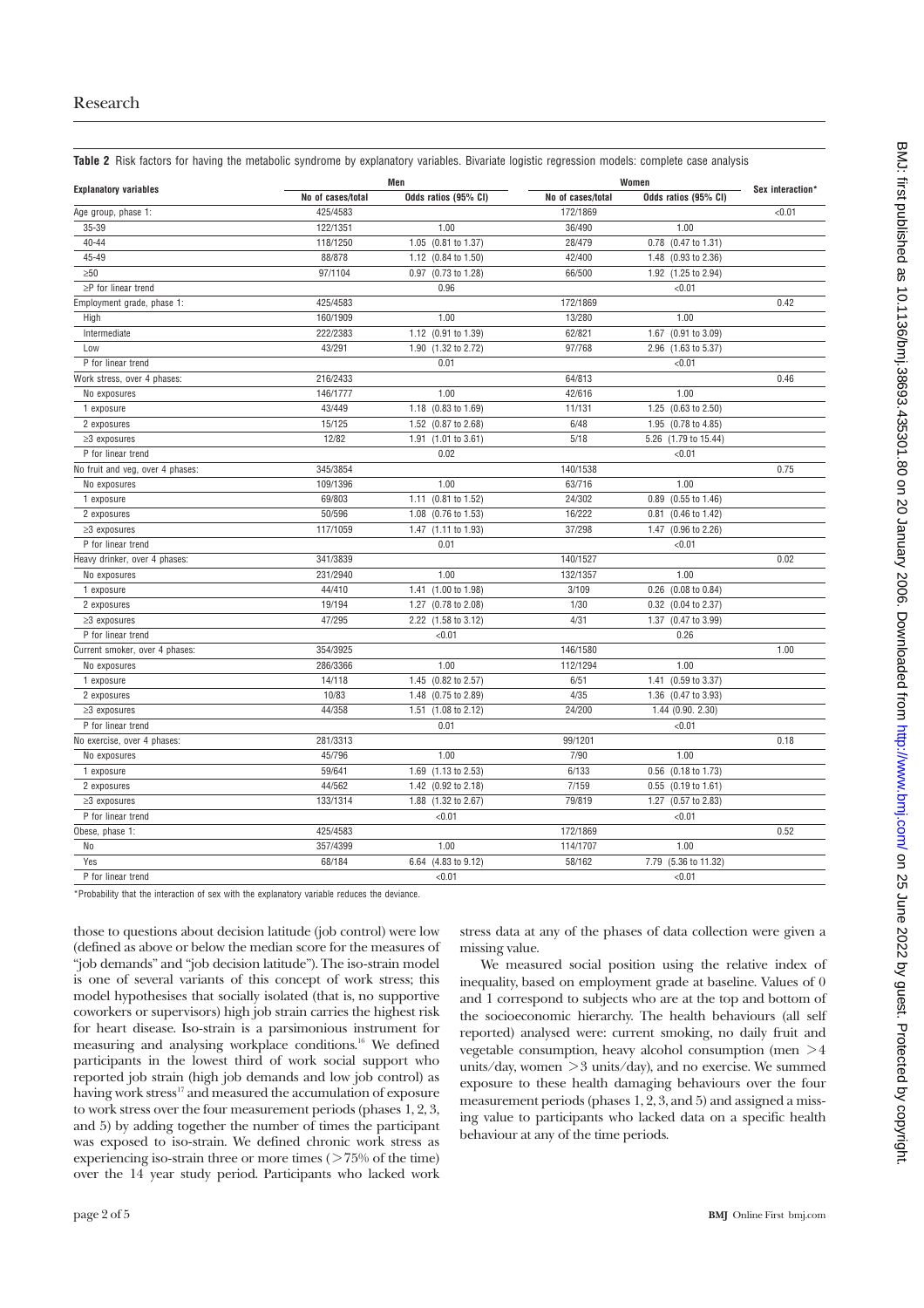**Table 3** Odds ratios (95% confidence intervals) of the metabolic syndrome. Multivariate multiple imputation logistic regression models: non-retired men and women in the Whitehall II cohort at phase 5

|                    |                   | Including patients who were obese at baseline |                                                        |                   | Excluding patients who were obese at baseline          |  |
|--------------------|-------------------|-----------------------------------------------|--------------------------------------------------------|-------------------|--------------------------------------------------------|--|
|                    | No of cases/total | <b>Adjusted for</b><br>age+employment grade   | Adjusted for age+employment<br>grade+health behaviours | No of cases/total | Adjusted for age+employment<br>grade+health behaviours |  |
| Men and women:     |                   |                                               |                                                        |                   |                                                        |  |
| No exposures       | 491/5178          | 1.00                                          | 1.00                                                   | 388/4881          | 1.00                                                   |  |
| exposure           | 134/1253          | 1.13 (0.70 to 1.82)                           | 1.12 (0.70 to 1.82)                                    | 103/1165          | $1.11$ (0.60 to 2.03)                                  |  |
| 2 exposures        | 54/383            | 1.55 (0.85 to 2.85)                           | 1.53 (0.87 to 2.69)                                    | 41/356            | 1.47 (0.74 to 2.92)                                    |  |
| $\geq$ 3 exposures | 41/220            | 2.25 (1.31 to 3.85)                           | 2.39 (1.36 to 4.21)                                    | 30/198            | 2.29 (1.27 to 4.12)                                    |  |
| P for linear trend |                   | < 0.01                                        | < 0.00                                                 |                   | 0.01                                                   |  |
| Men:               |                   |                                               |                                                        |                   |                                                        |  |
| No exposures       | 341/3564          | 1.00                                          | 1.00                                                   | 281/3407          | 1.00                                                   |  |
| exposure           | 95/900            | 1.11 (0.73 to 1.67)                           | 1.11 (0.73 to 1.69)                                    | 77/851            | 1.12 (0.67 to 1.87)                                    |  |
| 2 exposures        | 37/252            | 1.64 (0.98 to 2.73)                           | 1.57 (0.92 to 2.65)                                    | 31/238            | 1.56 (0.93 to 2.63)                                    |  |
| $\geq$ 3 exposures | 32/181            | 2.01 (0.88 to 4.58)                           | 2.17 (0.92 to 5.09)                                    | 24/166            | 2.04 (0.86 to 4.85)                                    |  |
| P for linear trend |                   | 0.03                                          | 0.03                                                   |                   | 0.04                                                   |  |
| Women:             |                   |                                               |                                                        |                   |                                                        |  |
| No exposures       | 150/1614          | 1.00                                          | 1.00                                                   | 107/1474          | 1.00                                                   |  |
| exposure           | 40/353            | 1.23 (0.40 to 3.74)                           | 1.27 (0.42 to 3.84)                                    | 25/314            | 1.22 (0.28 to 5.37)                                    |  |
| 2 exposures        | 17/131            | 1.27 (0.34 to 4.83)                           | 1.45 (0.45 to 4.75)                                    | 10/118            | 1.09 (0.15 to 7.94)                                    |  |
| $\geq$ 3 exposures | 9/39              | 3.73 (0.88 to 15.75)                          | 3.72 (0.79 to 17.53)                                   | 6/32              | 4.69 (0.79 to 27.86)                                   |  |
| P for linear trend |                   | 0.23                                          | 0.11                                                   |                   | 0.26                                                   |  |

### **Analysis**

We used logistic regression analysis to assess the odds ratios of the metabolic syndrome for the different explanatory variables and nested logistic regression models to examine the effect of adjusting for different explanatory variables. We excluded 70 patients with heart disease (non-fatal myocardial infarction) at baseline from all the analyses and in some analyses also excluded the 717 obese (body mass index  $>$  30) patients at baseline, to test the causal direction from work stress to the metabolic syndrome and associated obesity.

#### **Missing data and cohort dropout**

The first phase of the Whitehall II study (1985-8) comprised 10 308 civil servants. By phase 5 of the study (1997), the participation rate was 75%, taking into account 488 deaths among the 7357 participants at this stage; 5882 had complete clinical data on the indicators of the metabolic syndrome.

Our missing data analysis procedures used missing at random (MAR) assumptions. We used the MICE (multivariate imputation by chained equations) method of multiple multivariate imputation in STATA.18 19 We independently analysed 10 copies of the data, each with missing values suitably imputed, in the multivariate logistic regression analyses. We averaged estimates of the variables to give a single mean estimate and adjusted standard errors according to Rubin's rules.<sup>20</sup>

A missing value on the work stress measure could indicate that the data were not available at a particular phase, the participant dropped out, or the participant was not in employment. In the last situation, the imputed values for the work stress variables include non-applicable values for respondents who had retired from work by phase 5. Hence, we analysed only those respondents who had not retired by phase  $5$  (imputed  $n = 7034$ ) out of 10 238) in the multivariate models using the imputed data. Participants who were in employment and had never experienced work stress during the 14 years formed the reference group for the work stress measure for both the complete cases and imputed analyses.

# **Results**

Table 2 shows bivariate analyses of the association between the metabolic syndrome and each of the explanatory variables, with separate analyses for men and women. Age was a risk factor among women but not men (interaction P < 0.01). Both men and women from lower employment grades were more likely to have the syndrome. We found a dose-response relation between exposure to job stress and the syndrome (trend  $P < 0.05$  for men; P < 0.01 for women). Men with chronic work stress (three or more exposures) were nearly twice as likely to develop the metabolic syndrome than those with no exposure to work stress. Women with chronic work stress were over five times more likely to have the metabolic syndrome, but they formed a small group  $(n = 18)$ .

The association between the metabolic syndrome and exposure to health damaging behaviours was stronger among men than women. Poor diet (no fruit and vegetable consumption), heavy alcohol consumption, smoking, and physical inactivity were associated with higher odds of the metabolic syndrome (see table 2).

Because few men and women had chronic exposure to work stress (three or more exposures) and the evidence for a sex difference in the effect of work stress on the metabolic syndrome was scarce, men and women were combined in the multivariate analysis of the dose-response effect of work stress. Examination of the effects of the interaction between sex and the explanatory variables showed little evidence of sex differences.

Table 3 shows the results of a series of nested multivariate logistic regression models of the metabolic syndrome. These models use imputed data. The analyses excluded respondents with pre-existing heart disease at baseline and those who had retired at phase 5. In the model with men and women, adjusted for age and employment grade only, greater exposure to work stress was significantly associated with increasing odds of the syndrome. Adjusting for health behaviours did not change the dose-response association. When we excluded obese men and women at baseline (using obesity as a proxy indicator of the syndrome at baseline), the linear association between work stress and the metabolic syndrome remained. When we analysed men and women separately, the pattern of effects was similar, although for women the small number of cases resulted in a non-significant association.

The metabolic syndrome showed a social gradient: men and women in the lowest employment grades had more than double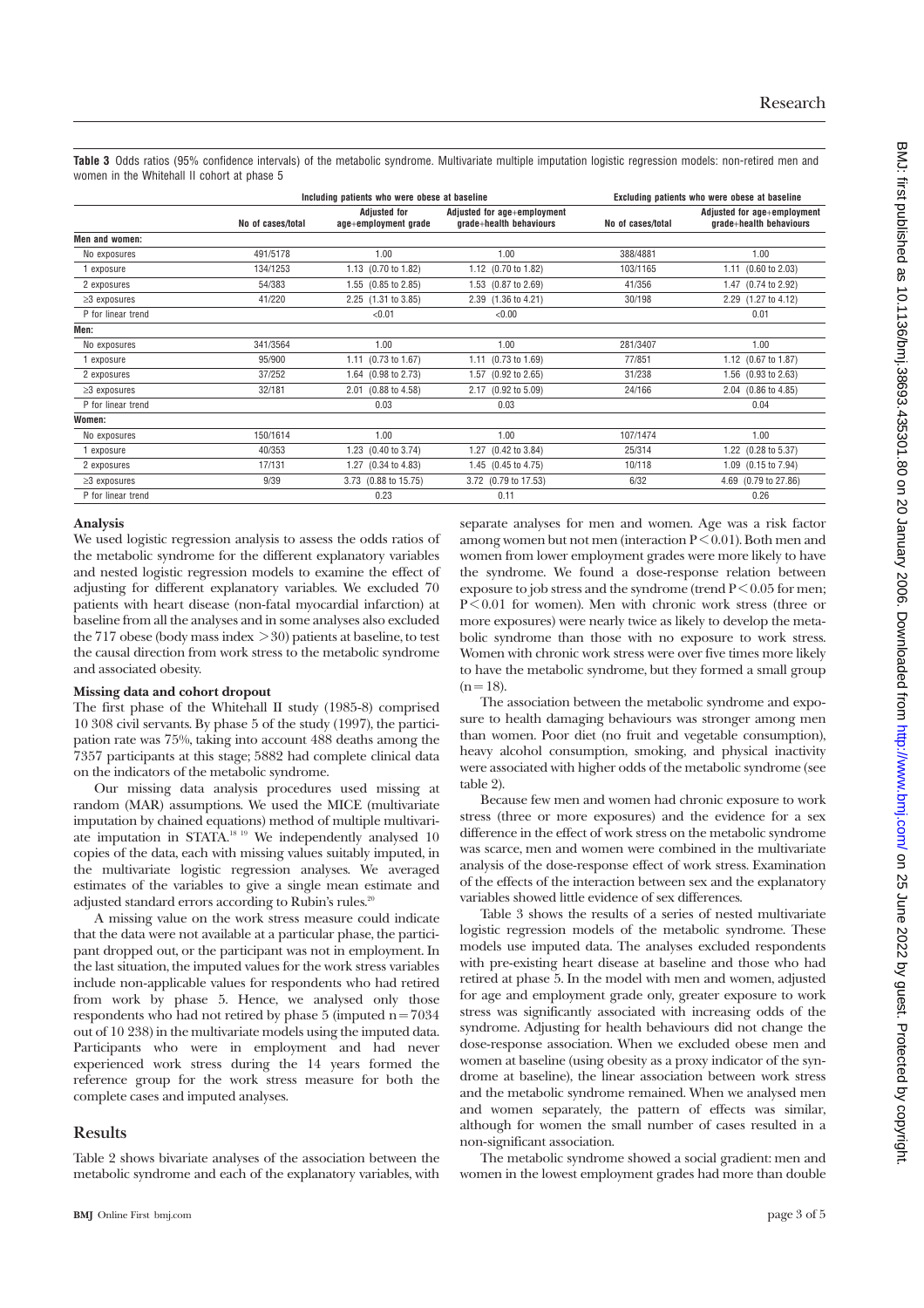**Table 4** Risk of having the metabolic syndrome by relative index of inequality of employment grade. Multivariate multiple imputation logistic regression models: non-retired men and women in the Whitehall II cohort at phase 5

|                                   | Odds ratio<br>(95% CI)            | P for linear trend | <b>Reduction in log</b><br>odds from model I |
|-----------------------------------|-----------------------------------|--------------------|----------------------------------------------|
| Age+sex (model I)                 | 2.33<br>$(1.38 \text{ to } 3.93)$ | < 0.01             |                                              |
| Age+sex+work stress               | 2.13<br>$(1.22 \text{ to } 3.71)$ | 0.01               | 10.5%                                        |
| Age+sex+health behaviours         | 2.04<br>$(1.05 \text{ to } 3.95)$ | 0.04               | 15.6%                                        |
| Age+sex+work<br>stress+behaviours | 1.86<br>$(0.96 \text{ to } 3.61)$ | 0.07               | 26.4%                                        |

the odds of the syndrome than those in the highest grades (odds ratio 2.33; table 4). When we adjusted the figures for work stress, the difference in the log odds between the highest and lowest employment grades was reduced by 11%. Adjusting for health behaviours reduced the social gradient by around 16%. When adjusted for health behaviours and work stress the social gradient was non-significant ( $P = 0.07$ ).

# **Discussion**

### **Main findings**

Greater exposure to job stress over 14 years was linked to greater risk of the metabolic syndrome, in a dose-response manner. The association was robust to adjustment for occupational status and health behaviours. These prospective findings are evidence of the biological plausibility of a causal association between chronic psychosocial stress and the risk of chronic heart disease. Crucially, by excluding participants who were obese at baseline, we showed that pre-existing physiological risk is unlikely to explain the observed association. Furthermore, the social gradient in the metabolic syndrome is partially explained by work stress and a larger proportion is explained by health behaviours.

By characterising work stress exposure with multiple measures, we have conducted an innovative and rigorous study of the cumulative effect of psychosocial adversity on the clustering of coronary risk factors. It is unclear whether the development of risk seen here is due in part to the direct effects of chronic stress on insulin resistance, resting blood pressure, and lipoprotein metabolism, although this interpretation is supported by Whitehall II and other studies.<sup>3 5 21</sup> We took account of smoking habit, physical inactivity, poor diet, and excess alcohol intake with repeated measurements over the course of follow-up. Each of these adverse health behaviours predicted the risk of the metabolic syndrome in men and, less consistently, in women, but there was little evidence that these behaviours mediated or confounded the effect of work stress on the risk of developing the syndrome. The effect of chronic work stress on unhealthy behaviours remains a question for future research.

### **Biology of stress**

Prolonged exposure to work stress may affect the autonomic nervous system and neuroendocrine activity directly, contributing to the development of the metabolic syndrome. A case-control study showed that participants in the Whitehall II study with the metabolic syndrome had raised cortisol and normetanephrine output, and also had reduced variability in heart rate.<sup>5</sup> Decrements in cardiac autonomic function have been linked to the metabolic syndrome in other populations and to low job control and social isolation among men in the Whitehall II study.6 22 23 Psychobiological studies have also shown that

# **What is already known on this topic**

Stress at work is associated with coronary heart disease, but the biological mechanisms underlying this association are unclear

The metabolic syndrome has a social gradient

### **What this study adds**

A dose-response association exists between exposure to work stress and the metabolic syndrome

The study provides evidence for the biological plausibility of psychosocial stress mechanisms linking stressors from everyday life with heart disease

Part of the social gradient in the metabolic syndrome is explained by chronic exposure to work stress

heightened stress reactivity and impaired recovery after stress, assessed by blood pressure and inflammatory markers, predict the five year progression of the metabolic syndrome.<sup>20</sup> Chronic psychological stress may reduce biological resilience and thus disturb homoeostasis. Altered adrenocortical function can influence hepatic lipoprotein metabolism and insulin sensitivity at target organs.<sup>21 24</sup> Cortisol is an insulin antagonist, and cortisol output is increased in the metabolic syndrome.5 Low concentrations of high density lipoprotein cholesterol and glucose intolerance have been linked with high basal secretion of cortisol.25

### **Limitations**

We were not able to analyse incidence because of the lack of data on all metabolic syndrome components at study baseline. Overweight people may be more socially isolated and may find working conditions more stressful. However, excluding obese participants at baseline did not change our findings. Missing data are a common problem in all cohort studies. Although the dropout rate between phases 1 and 5 of this study was high, we used analytical procedures that take account of missing data. The results using imputed data were in line with the results from the analysis of the complete cases. Few women had chronic exposure to work stress, necessitating the analysis of men and women together.

# **Conclusions**

A dose-response association exists between exposure to work stress and the metabolic syndrome. Employees with chronic work stress have more than double the odds of the syndrome than those without work stress, after other risk factors are taken into account. The study provides evidence for the biological plausibility of psychosocial stress mechanisms linking stressors from everyday life with heart disease.

We thank all participating civil service departments and their welfare, personnel, and establishment officers; the Occupational Health and Safety Agency; the Council of Civil Service Unions; all participating civil servants in the Whitehall II study; and all members of the Whitehall II study team. We also thank the referees of this paper for their useful comments.

Contributors: TC wrote the first draft of the paper and did all the analyses. EB and MM wrote subsequent drafts and guided the analyses. TC is the guarantor.

Funding: The Whitehall II study was supported by grants from the Medical Research Council; Economic and Social Research Council; British Heart Foundation; Health and Safety Executive; Department of Health; National Heart Lung and Blood Institute (HL36310), US, NIH; National Institute on Aging (AG13196), US, NIH; Agency for Health Care Policy Research (HS06516); and the John D and Catherine T MacArthur Foundation